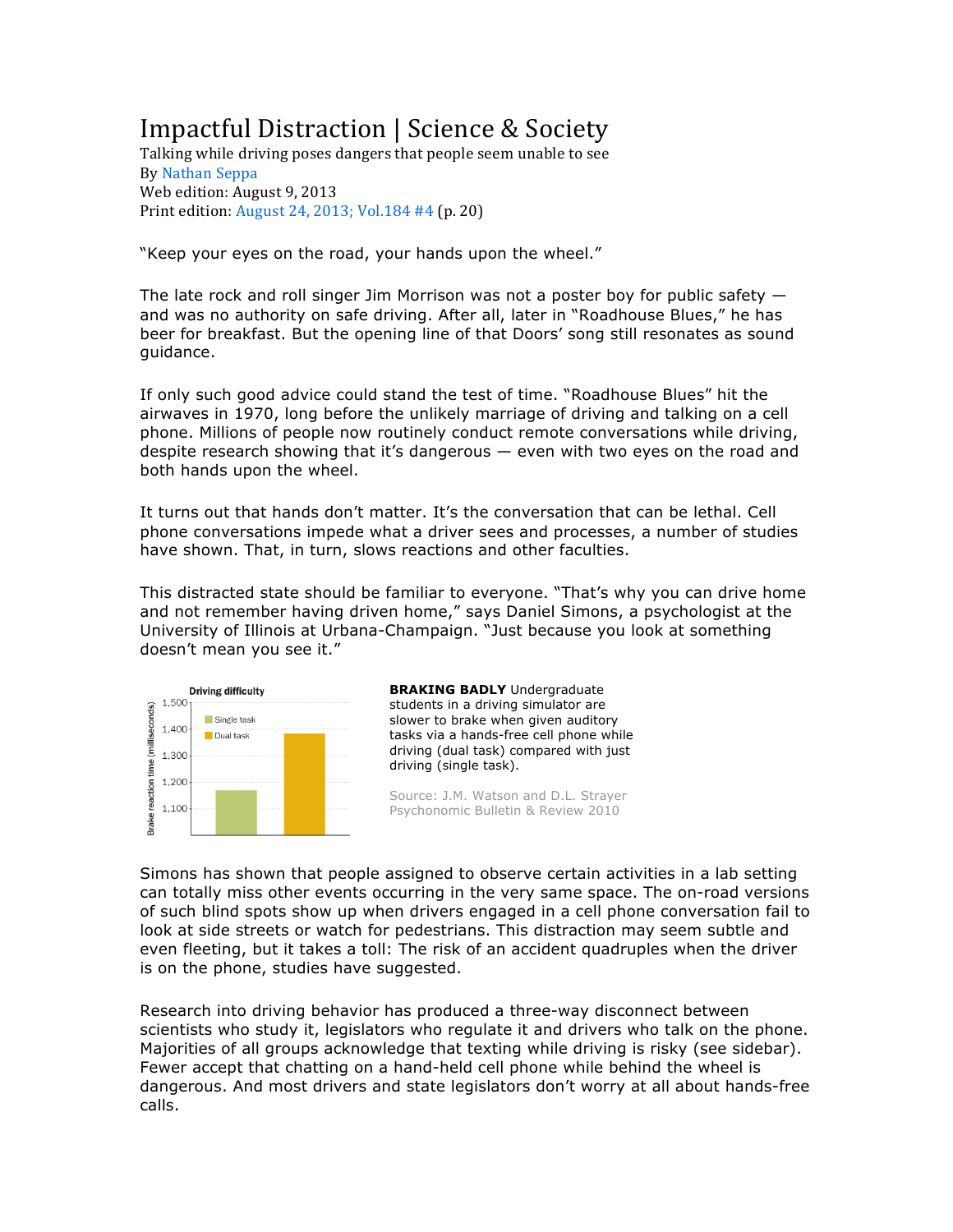As a result, the science of distracted driving has run well ahead of policy. Not a single U.S. state bans hands-free cell phone talking for most adult drivers. Some states limit hand-held cell phone use, but many others apply bans to only bus drivers or novices. Three states have no restrictions whatsoever on calling or even texting while driving.

Public views are also out of sync with the scientific findings, in part because it's easy and usually harmless to drive while distracted. And many people assume that they can successfully perform multiple tasks simultaneously. But researchers are challenging that assumption. David Strayer, a cognitive neuroscientist at the University of Utah in Salt Lake City, has found that such supertaskers do exist, but comprise only 2.5 percent of people tested. As for the other 97.5 percent, he says, "I suspect they are kind of kidding themselves."

# **Split attention**



**INCONSISTENT RESTRICTIONS** 11 states and the District of Columbia have banned all drivers from using hand-held cell phones, and 41 states plus D.C. have banned drivers from texting. None has banned drivers' general use of hands-free phones, but 32 states and D.C. restrict novice drivers from using hands-free phones and 19 states and D.C. ban bus drivers from using them. Oklahoma, Kentucky, Louisiana and Mississippi prohibit localities from enacting their own distracted driving bans. Source: U.S. Department of Transportation

Data began showing up in the 1990s suggesting that cell phones and driving are a poor mix. In 1997, researchers at Sunnybrook Health Sciences Centre in Toronto combed through nearly 27,000 cell phone calls during a 14-month period made by hundreds of drivers who had been in crashes. The average risk of getting into a collision was four times as great when people were on the phone than when they weren't. Phones with a hands-free option offered no advantage, the researchers reported in the *New England Journal of Medicine*.

The problem isn't confined to North America. Scientists in Perth, Australia, checked on people who owned cell phones and who wound up in emergency rooms after car crashes. The researchers compared the likelihood of being on the cell phone before the crash with cell phone use during an uneventful drive at the same time of day one week earlier. The patients were four times as likely to have been on the phone during the smashup, the researchers reported in 2005 in *BMJ*.

Such observational studies don't establish cause and effect. So scientists at Complutense University of Madrid actually got into cars with volunteer drivers and distracted them. The researchers had drivers make phone calls using hands-free phones that needed only the push of a button to work. Special vision-tracking devices showed that conversations requiring extra thought or concentration diminished drivers' extent of visual scanning, speed control, detection of warning flashers and decision-making ability. That study, which appeared in *Transportation Research Part F* in 2002, still stands as one of the clearest examples of what it means not to give full attention to the road.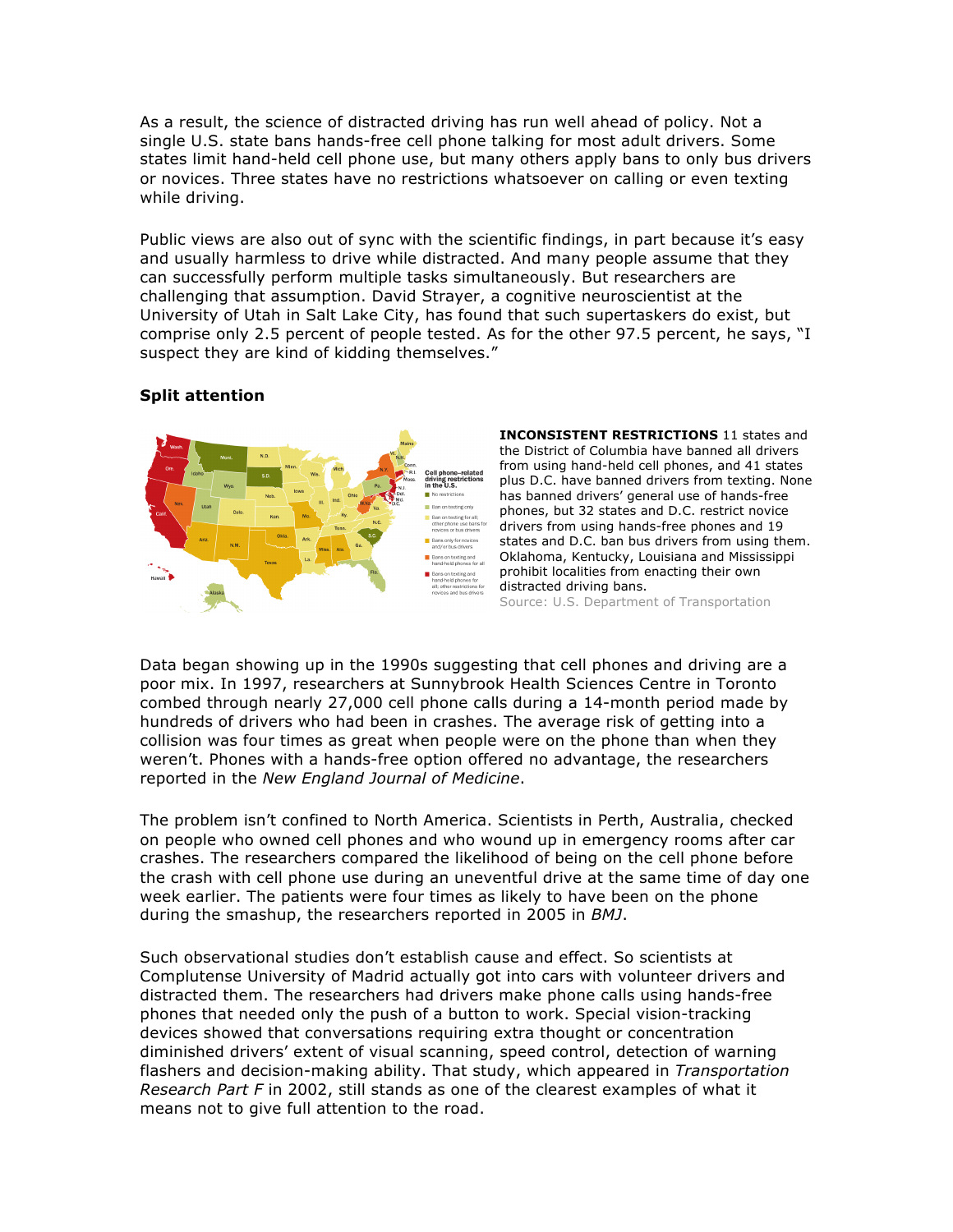Since then, Strayer and his colleagues have fine-tuned understanding of just how incapacitated drivers are when on the phone. In June, Strayer's team described monitoring 32 drivers in city traffic and asking them to listen to a radio, have a conversation with a passenger, use a hand-held phone, use a hands-free phone or operate voice-to-text technology. Compared with driving free of any distractions, radio was the least problematic, while voice-to-text was the most. The three conversations were about equally distracting and led to substantially degraded driving, marked by less scanning for potential hazards, monitoring mirrors less regularly and showing poor surveillance at pedestrian crosswalks and four-way stops. This effect occurred even though the tasks didn't require the drivers to take their eyes off the road.

"A cell phone draws attention away from the routines that would provide a good representation of the driving environment," Strayer says.



**TUNNEL VISION**

Eye-tracking equipment reveals the broad coverage of drivers' gazes without distraction (top). Doing an auditory task requiring a live conversation with an experimenter in the car (middle) or over a cell phone (bottom) limits the extent of drivers' attentiveness.

Source: L. Nunes and M.A. Recarte Transportation Research Part F 2002 Adapted by S. Egts

Simons calls it inattentional blindness: looking at something and not seeing it. In the most famous demonstration of this phenomenon, six people — three dressed in black and three in white — spend several minutes moving about a room and tossing a ball to each other. Test subjects observe this activity in four 75-second videotapes and are tasked with counting how many times one team passes the ball.

During each video, a brief event occurs that is out of context but plain to see. Either a woman walks across the room holding an umbrella or a person in a gorilla costume passes through. These events each take about five seconds. But when asked afterward if they noticed "anything unusual," roughly half of the observers don't recall seeing the gorilla or the umbrella-toting woman. When Simons and a colleague repeated the test with other observers — this time with the gorilla stopping to face the camera and thump its chest  $-$  only six of 12 people noticed it.

The study, published in 1999 in *Perception*, established that people viewing a particular space and concentrating on a task can miss shockingly obvious things (*SN: 5/21/11, p. 16*). "It reveals how limited our awareness of our environment is, and driving is one context where it matters a lot," Simons says. Drivers need to be ready for the unexpected. The more distracted a person is, he says, "the less likely you are to see the unexpected."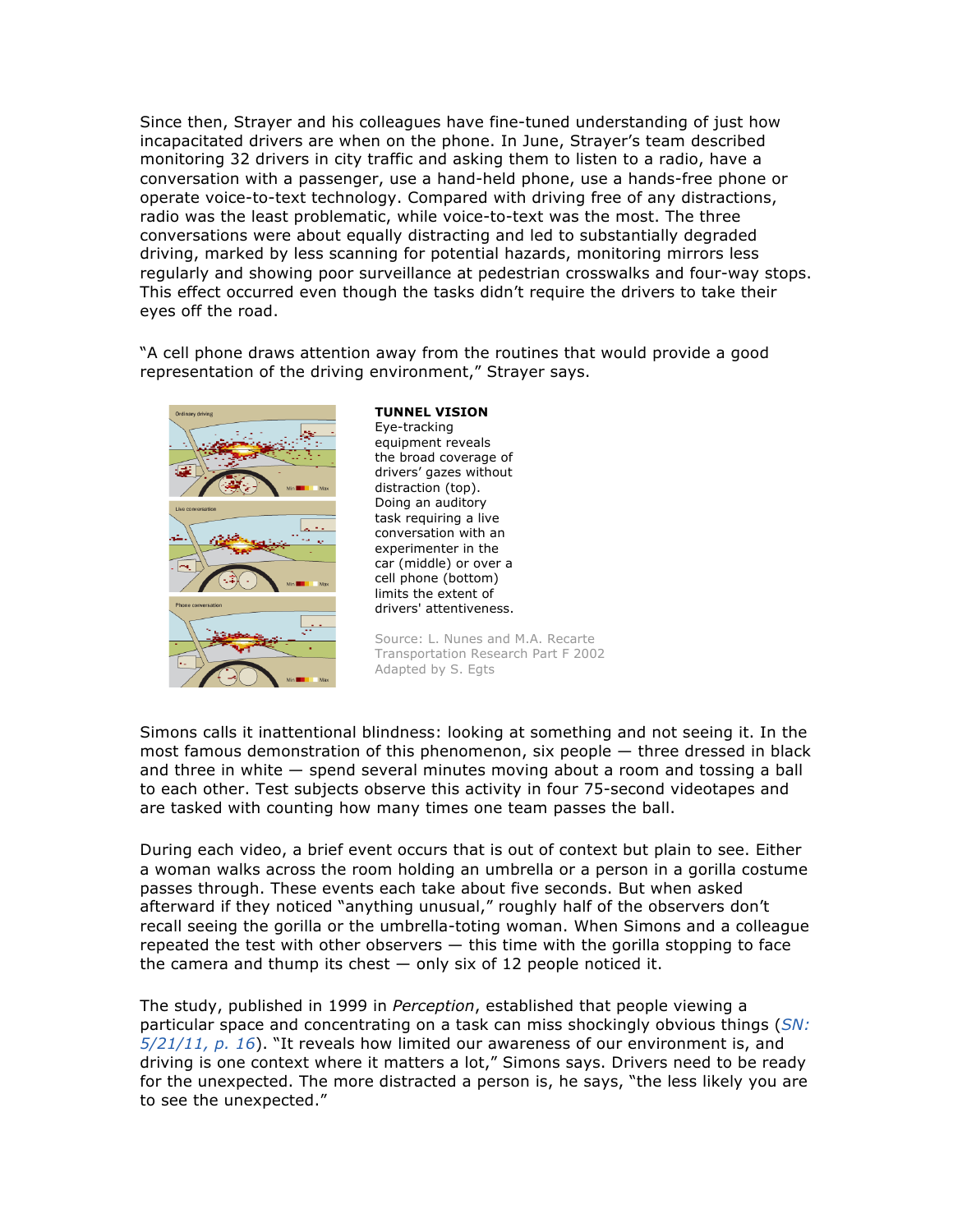## **Cognitive demand**

It's all part of what scientists call cognitive load. "When we communicate with a person we can't see, we create a mental image of them," says sociologist Clifford Nass of Stanford University. The task occupies more available brain power than passively listening to a radio, which requires no interaction.



#### **HOLES IN THE SAFETY NET**

Even with multiple safeguards, terrible accidents happen, a reality captured in the "Swiss cheese" model of risk, developed by British scientist James Reason. While a hole in one protective "slice" doesn't normally lead to a bad outcome, an alignment of holes can be catastrophic. Distracted driving adds a hole to the awareness slice, a slice that also includes holes due to drowsiness or alcohol use. Source: J. Reason/BMJ 2000

The more remote the conversation, the more taxing it is. Nass says he realized this after his team told drivers in a test simulation that a voice piped into the simulator was coming from nearby in some cases and from faraway Chicago in others. Although the voice was identical, "people drove significantly worse when they thought it was from Chicago," he says. The drivers had to fill in more context.

Paul Atchley, a cognitive psychologist at the University of Kansas in Lawrence, says having a remote conversation and driving a car means performing two tasks at once, what some people consider multitasking. But the vast majority of people don't really multitask, he says — they toggle back and forth between tasks. In so doing, something has to give. When a conversation becomes more dense and complicated, cognitive demand devoted to it increases and that means less brainpower is available for driving.

These decrements change how people drive, and it doesn't matter where their hands are. A team from Canada found in 2007 that drivers asked to do math problems via cell phone with both hands on the wheel spent more time looking straight ahead and less time scanning the periphery of their vision field — even while cruising through intersections — than people not talking on a phone did. The drivers also slammed on the brakes harder when traffic got sticky, the researchers reported in *Accident Analysis & Prevention*.

Because driving is often boring and uneventful, drivers get away with these lapses most of the time. That makes the concept of cognitive burden difficult to convey, Atchley says. "It's hard to explain why talking is dangerous."

Strayer says people should know better. They experience blank spots in their driving all the time, sometimes at 60 miles per hour. But they fail to perceive the risk of these episodes because these are the very moments when people lack "metacognitive awareness." That is, they temporarily lose the ability to step outside themselves and monitor how they are doing. They can't take stock of their own behavior. Metacognitive awareness is important to safe driving because it provides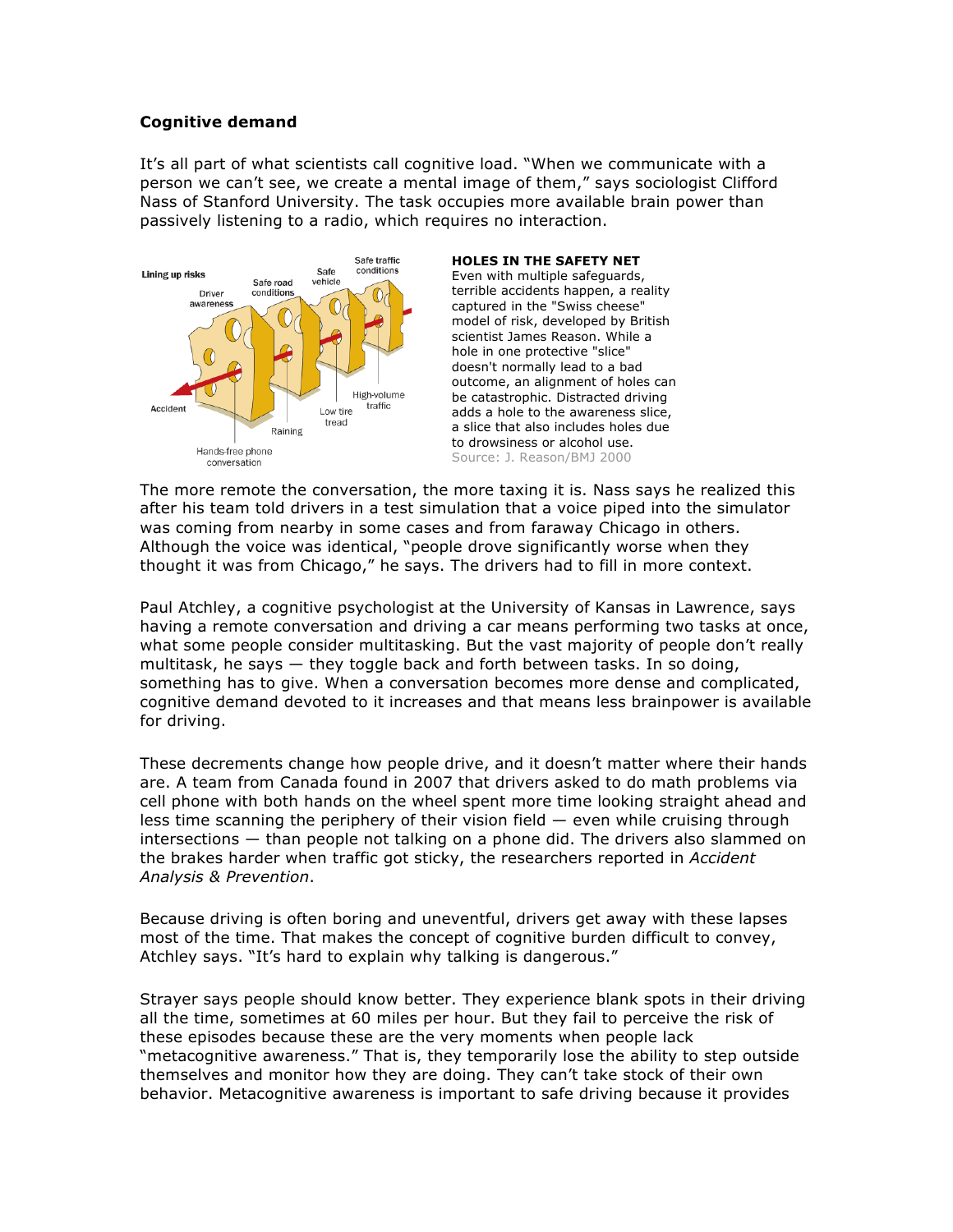the ability to snap to attention, scan intersections, assess cars far ahead, check the dashboard and assess how well one is driving.

| Ratings of responsibility and proposed penalties |                |                 |                |                |
|--------------------------------------------------|----------------|-----------------|----------------|----------------|
|                                                  |                | <b>Drinking</b> | <b>Talking</b> | <b>Texting</b> |
| No laws                                          | Responsibility | 5.86            | 5.86           | 6.20           |
|                                                  | <b>Fines</b>   | ~53,200         | ~52,400        | ~52,500        |
|                                                  | Jail time      | $2-3$ days      | $<8$ hrs       | 1 day          |
|                                                  |                |                 |                |                |
| With laws                                        | Responsibility | 5.86            | 5.50           | 6.33           |
|                                                  | Fines          | ~52,100         | ~15750         | ~5850          |
|                                                  | Jail time      | $4-5$ days      | $<8$ hrs       | $1-2$ days     |

#### **CRIME AND PUNISHMENT**

Norms have shifted regarding the acceptability of drunk driving, but changing how people perceive distracted driving may be harder. When asked to rate on a scale of 1 to 7 how responsible a driver is for a crash, college students recognize the risk of distraction and rate the driver as responsible. But students are more lenient in meting out fines and jail time — even when the scenario includes laws against the behavior — perhaps because so many college-age kids and their peers talk and text while driving (averages shown). Source: P. Atchley et al Accident Analysis & Prevention 2012

When metacognitive awareness loses out to a cell phone call, Strayer says, "people are not noticing that they are driving badly." Nor do they recall it later. That's why even drivers who accept in principle the risks of distracted driving often don't apply the lesson to themselves. In the January-March issue of *Journal of Trauma Nursing*, researchers reported that 63 percent of survey respondents still believe they could drive safely while distracted.

It's the same reason people can acknowledge statistics that prove that airplane travel is safer than driving, Strayer says, but decide to drive because they assume things will be OK if they themselves are behind the wheel.

### **Risky driving**

Jeffrey Coben, an emergency room physician at West Virginia University in Morgantown, has seen the results of plenty of car accidents. He says injuries seldom occur because of chance events, such as equipment failure or lightning strikes. "Vehicle injuries are not accidents. They are predictable and preventable," he says. "Every crash is an interaction between an individual operating the vehicle and the environment it's in." The more distractions involved, he says, the greater the risk.

British scientist James Reason, a specialist in risk analysis, developed what he dubbed the "Swiss cheese" model of risk. He applied it to industrial environments such as nuclear power plants and aircraft carriers. Strayer argues that it fits with distracted driving, too.

The model suggests that a person operating a piece of equipment seldom has an accident, thanks to layers of protection reducing the odds of that happening. Reason portrayed each layer as a slice of indestructible cheese standing between the individual and disaster. "In an ideal world," he wrote in *BMJ* in 2000, "each defensive layer would be intact. In reality, however, they are more like slices of Swiss cheese." When holes in different slices align, a situation becomes hazardous.

In driving, keen attention is often the protective slice that enables the driver to swerve out of harm's way. But that's the very slice that is degraded by distractions. Other intact layers might allow a driver to escape harm, such as scant traffic on the road. "An impaired driver may get home without crashing," Strayer says. Most usually do.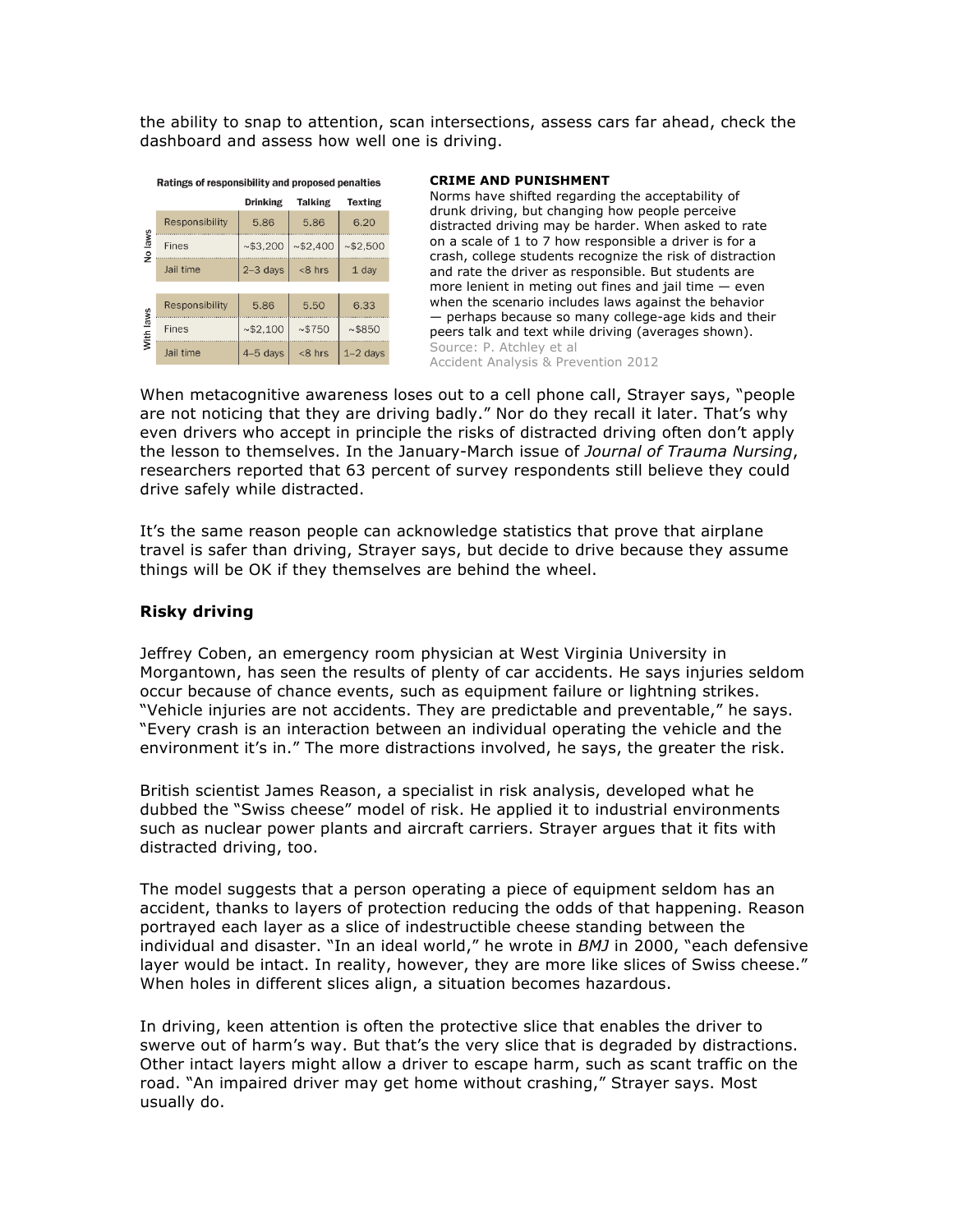But the safety of a distracted trip hinges on factors out of the driver's control. The roads might be wet. Traffic could be heavy. There's drowsiness, road construction, darkness, a novice driver in the oncoming lane. Sometimes there are lots of holes in the cheese. "You need to be able to react," Strayer says, "because you never know when the other holes will line up."

## **Safety versus freedom**

Sometime in the future, driving and cell phones may get a divorce. "We might actually look back and say, 'Well *that* was really stupid,' " Strayer says. "But I don't know if that's going to happen."

Coben favors a strict ban on phone calls while driving but anticipates resistance. "We've had similar discussions in other areas. People argued viciously against seat belts, air bags, too," he says. "Public safety trumps personal freedom in this case."

But people often don't readily accept science that angers or inconveniences them, Nass says. And there are built-in obstacles to cell phone regulation. A generation of young adults raised on electronic devices has a high affinity for the gadgets and engages in less face-to-face contact than was once the norm, he says. "Paying attention is less important and is taken less seriously than it used to be, and that's very consequential for driving. The windshield is just another screen for some young people."

There have been some changes in attitudes — many people have turned against texting while driving and consider it a problem. But other distractions still get mild scofflaw treatment. Atchley's team asked volunteers to read hypothetical car-crash scenarios, rate the responsibility of the drivers and mete out justice. The participants reviled drivers who were drunk or texting but handed down harsher "sentences" to the drunk drivers. Drivers responsible for crashes while talking on cell phones got lower fines and milder jail time that was similar to that given to drivers responsible for crashes while not distracted at all.

Katie Womack, a traffic safety researcher at Texas A&M University in College Station, sees parallels between the regulatory histories of distracted and drunk driving. Despite the terrible consequences of drunk driving, she says, at one time "it was still socially acceptable and it took an entire social movement to effect a change."

There seems to be no social movement against distracted driving afoot in the United States yet. Womack and her colleagues surveyed people visiting Texas motor vehicle departments and asked them to rank how dangerous other drivers' behaviors were. Using a cell phone while driving came in second-to-last out of nine items, with driving well under the speed limit rated as only slightly less dangerous, she says.

With a lack of social pressure, many states have felt little push to clamp down on the use of cell phones while driving. But states certainly have the power to do so, says Lawrence Gostin, a lawyer at Georgetown University in Washington, D.C. In the eyes of the law, he says, driving is a privilege, not a right.

Gostin has concerns about the future. It may get worse before it gets better. "Cars are already being engineered and redesigned in dramatic ways to increase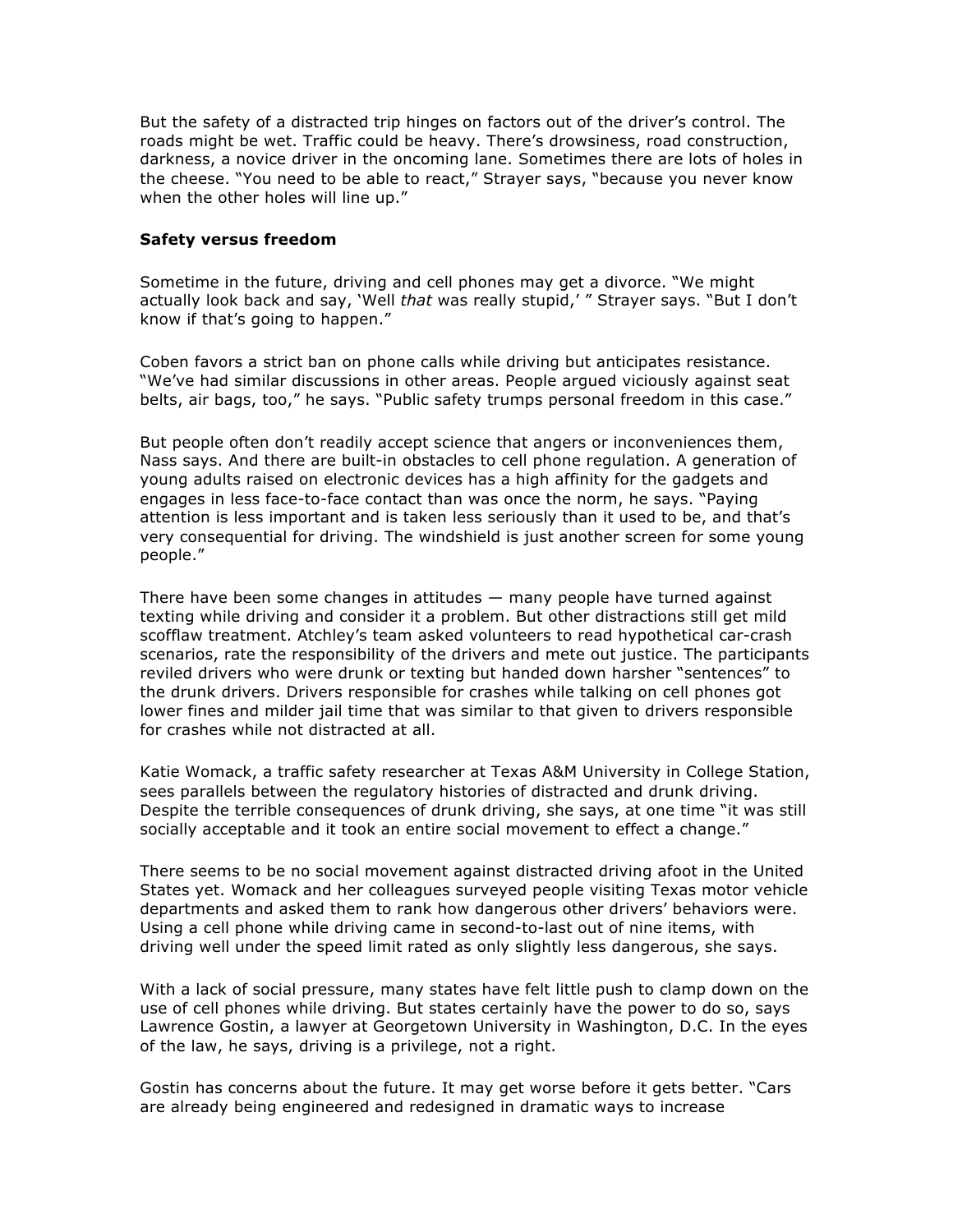connectivity," he says. "This translates into increased distraction. I fear you have the worst combination of industry making big profits on it and consumers really wanting it."

### **Texting means trouble**

While all distractions impair a driver to some degree, texting while driving draws eyes away from the road for longer than fiddling with the radio or even dialing on a cell phone. Since texting adds to risks already caused by inattention, it takes the prize for distracting drivers the most.

A 2006 study in Australia found that texting quadrupled the time that young drivers took their eyes off the road, leading to swerving and other poor driving. Texting while operating a driving simulator delayed reaction time, and texting while driving increased crash risk by 23-fold in a study of truck drivers at Virginia Tech.

James Hedlund, a consultant in Ithaca, N.Y., for the Governors Highway Safety Association, says regulation of electronic devices involves balancing how much risk society will accept in exchange for the convenience or benefit they provide — and texting is losing out.

Texting has become the whipping boy of distracted-driving regulators, who have now banned it in 41 states and the District of Columbia. AT&T, in recent cell phone billing mailers, cites the National Safety Council in announcing: "100,000+ crashes a year involve drivers who are texting — no text is worth the risk." Public service announcements on tele-vision describe real-life tragedies of accidents caused by texting.

But the texting war is far from over. Recent analyses show that more than 40 percent of high school drivers surveyed had texted while driving in the previous month. "There's a very strong generational issue here," Hedlund says. Texting has become routine for people under age 25 or 30, he says. "It's so ingrained into daily life that it might be really tough to separate that from driving."

While researchers applaud bans on texting while driving, some have concerns that state legislators are pouncing on texting while leaving other distractions unregulated. "People just choose the easiest target," says lawyer Lawrence Gostin of the Georgetown University law school. The wide variation among state laws nonetheless reveals a clear trend — a clampdown on texting with no uniform bans on hands-free calling.

"It sends a very bad message," Gostin says, "that we don't take this very seriously." — *Nathan Seppa*

#### **CITATIONS**

J. Watson and D. Strayer. Supertaskers: Profiles in extraordinary multitasking ability. Psychonomic Bulletin & Review. Volume 17, 2010, p. 479. doi:10.3758/PBR.17.4.479

D. Redelmeier et al. Association between cellular-telephone calls and motor vehicle collision. New England Journal of Medicine. Volume 336, Feb. 13, 1997, p. 453. [Go to]

S. McEvoy et al. Role of mobile phones in motor vehicle crashes resulting in hospital attendance: a case-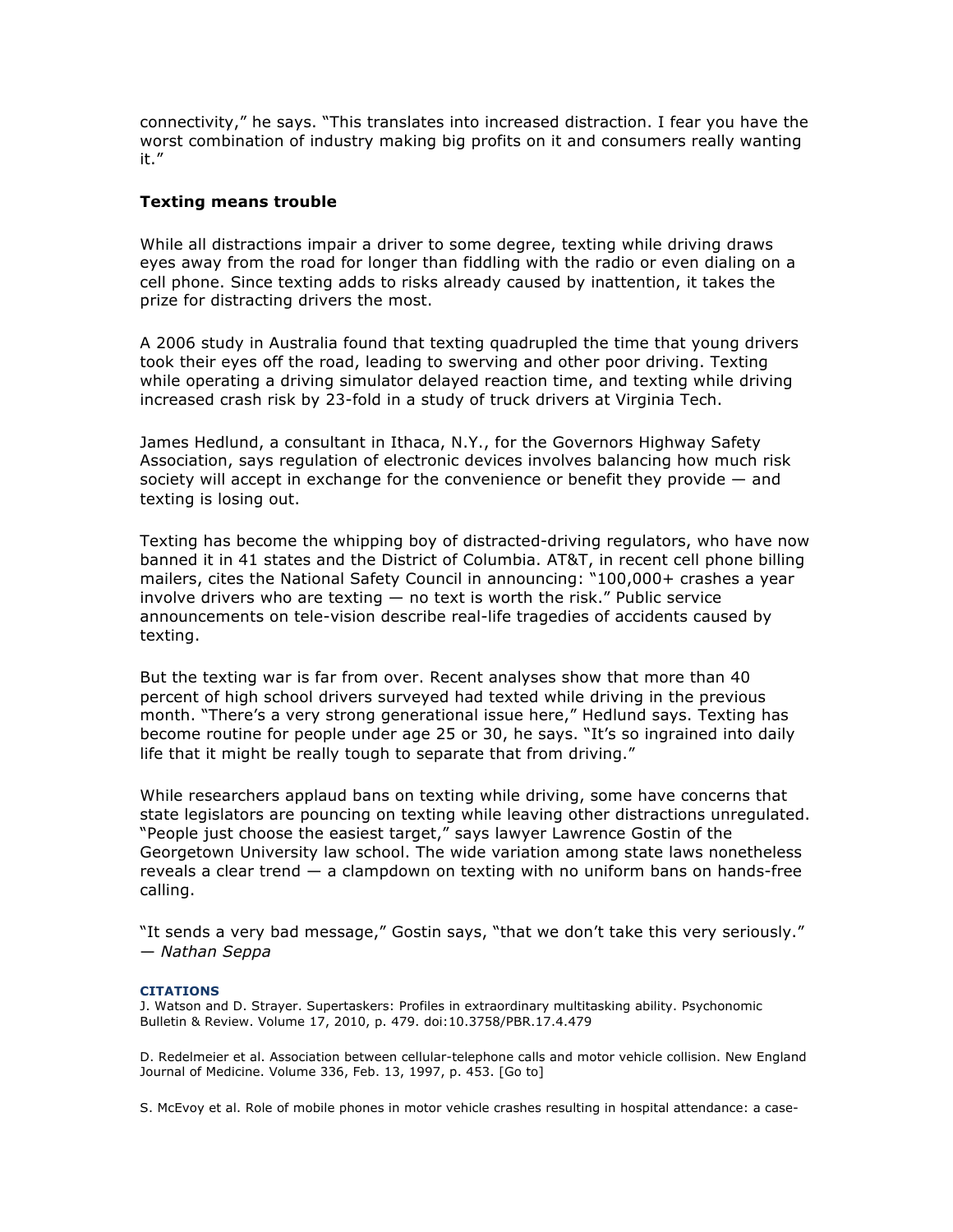crossover study. BMJ. July 12, 2005. doi:10.1136/bmj.38537.397512.55

L. Takayama and C. Nass. Driver safety and information from afar: An experimental driving simulator study of wireless vs. in-car information services. International Journal of Human-Computer Studies. Volume 66, 2008, p. 173. doi:10.1016/j.ijhcs.2006.06.005

L. Nunes and M. A. Recarte. Cognitive demands of hands-free-phone conversation while driving Transportation Research Part F. Volume 5, 2002, p. 133. [Go to]

Strayer et al. Measuring Cognitive Distraction in the Automobile. June 2013. AAA Foundation for Traffic Safety. [Go to]

D. Simons and C. Chabris. Gorillas in our midst: sustained inattentional blindness for dynamic events. Perception. Volume 28, 1999, p. 1059. [Go to]

J. Harbluk et al. An on-road assessment of cognitive distraction: Impacts on drivers' visual behavior and braking performance. Accident Analysis and Prevention. Volume 39, 2007, p. 372. doi:10.1016/j.aap.2006.08.013

W. Hof, J. Grell et al. Distracted driving and implications for injury prevention in adults. Journal of Trauma Nursing. Volume 20, March 2013, p. 31. [Go to]

J. Reason. Human error: models and management. BMJ. Volume 320, March 18, 2000, p. 768. [Go to]

P. Atchley, C. Hadlock and S. Lane. Stuck in the 70s: The role of social norms in distracted driving. Accident Analysis and Prevention. Volume 48, 2012, p. 279. doi:10.1016/j.aap.2012.01.026

K. Womack and B. Cox. Texas Statewide Traffic Safety Awareness Survey: 2012 Results. Texas A&M Transportation Institute. September 2012.

C. Yager. An Evaluation of the Effectiveness of Voice-to-Text Programs at Reducing Incidences of Distracted Driving. Report SWUTC/13/600451-00011-1. April 2013. Texas A&M Transportation Institute.

A. Bailin et al. Texting while driving among high school students: Analysis of 2011 data from the National Youth Risk Behavior Surveillance System (YRBSS). Abstract 1512-160. Pediatric Academic Societies Annual Meeting, May 4, 2013, Washington, D.C. [Go to]

E.O. Olsen et al. Texting while driving and other risky motor vehicle behaviors among U.S. high school students. Pediatrics. Online May 13, 2013. [Go to]

S. Hosking et al. The effects of text messaging on young novice driver performance. Monash University Accident Research Centre. Report No. 246. 2006. [Go to]

A. Park et al. The effects of text messaging during dual-task driving simulation on cardiovascular and respiratory responses and reaction time. Ohio Journal of Science. Volume 111, January, 2013, p. 42. [Go to]

M. Mitka. Studies probe US traffic injuries, deaths focus on factors that reduce, exacerbate toll. JAMA. Volume 302, September 16, 2009, p. 1159. [Go to]

#### **SUGGESTED READING**

P. Jacobsen and L. Gostin. Reducing distracted driving: Regulation and education to avert traffic injuries and fatalities. JAMA. Volume 303, April 14, 2010, p. 1419. [Go to] doi:10.1001/jama.2010.414

NHTSA. Early estimate of motor vehicle traffic fatalities in 2012. U.S. Department of Transportation. HS 811 741. A Brief Statistical Summary. May 2013. [Go to]

F. Wilson and J. Stimpson. Trends in fatalities from distracted driving in the United States, 1999-2008. American Journal of Public Health. Volume 100, November 2010, p. 2213. [Go to]